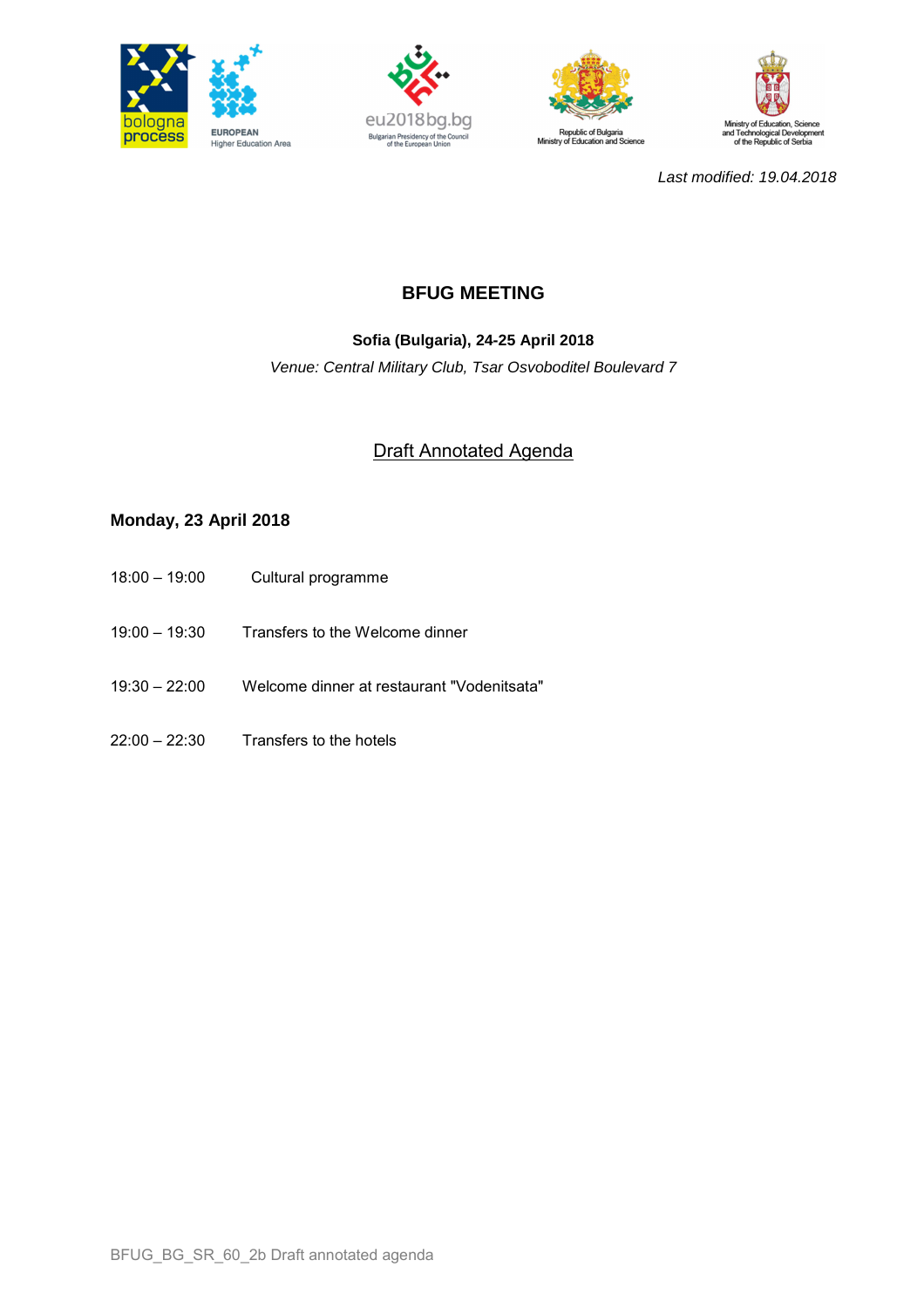#### **Tuesday, 24 April 2018**

| $08:15 - 08:40$ |  | Transfers from the hotels to the Central Military Club |
|-----------------|--|--------------------------------------------------------|

08:30 – 09:00 Registration and coffee/tea

#### **09:00 – 09:20 1. Welcome and introduction to the meeting**

- 1.1. Opening by Denitsa Sacheva, Deputy Minister of Education and Science (tbc)
- 1.2. Information by the current BFUG Co-chairs: Bulgaria/Serbia
- 1.3. Information by the BFUG Vice-chair

| 09:20 – 09:30 | 2. Adoption of the agenda                |  |
|---------------|------------------------------------------|--|
|               | Documents: BFUG BG SR 60 2a Draft Agenda |  |
|               | BFUG BG SR 60 2b Draft Annotated Agenda  |  |

## **09:30 – 09:45 3. Feedback of the last meetings** 3.1. Report from the BFUG meeting in Sofia in February 2018 Document: BFUG\_BG\_SR\_58 Minutes

3.2. Oral report from the BFUG Board meeting in Belgrade in March 2018

#### **09:45 – 10:15 4. Final presentation of the AG/WG work**

- 4.1. 2018 Bologna Process Implementation Report (WG1 Monitoring) Document: BFUG BG SR 60 4a
- **10:15 – 10:30** 4.2. Proposal for a 2018-2020 Bologna Process Implementation Report (WG1 Monitoring) Document: Board\_BG\_SR\_57\_4d Proposal 2020 Implementation Report
- 10:30 11:00 Coffee break
- **11:00 – 12:00** 4.3. Final Report and recommendations from AG3 (Dealing with non implementation) including the joint proposal WG2 (Implementation) / AG3 (Dealing with non-implementation) Document: BFUG BG SR 60 4b Final Report AG3
- **12:00 – 12:30** 4.4. Composition of the initial "Bologna Implementation Coordination Group" (BICG) Document: BFUG\_BG\_SR\_60\_4c Expressions of Interest BICG
- **12:30 – 13:00** 4.5. Final Report and recommendations from AG2 (Support for the Belarus Roadmap) Documents: BFUG\_BG\_SR\_60\_4dFinal Report AG2 BFUG\_BG\_SR\_60\_4eBelarus Strategy
- 13:00 14:00 Lunch
- **14:00 – 14:30 5. Draft Bologna Policy Forum Statement** Document: BFUG\_BG\_SR\_60\_5 Draft BPF Statement
- **14:30 – 18:00 6. Draft for the 2018 Ministerial Communiqué** Document: BFUG\_BG\_SR\_60\_6 Draft Communiqué 7.0
- (16:00 16:30) Coffee break (flexible)